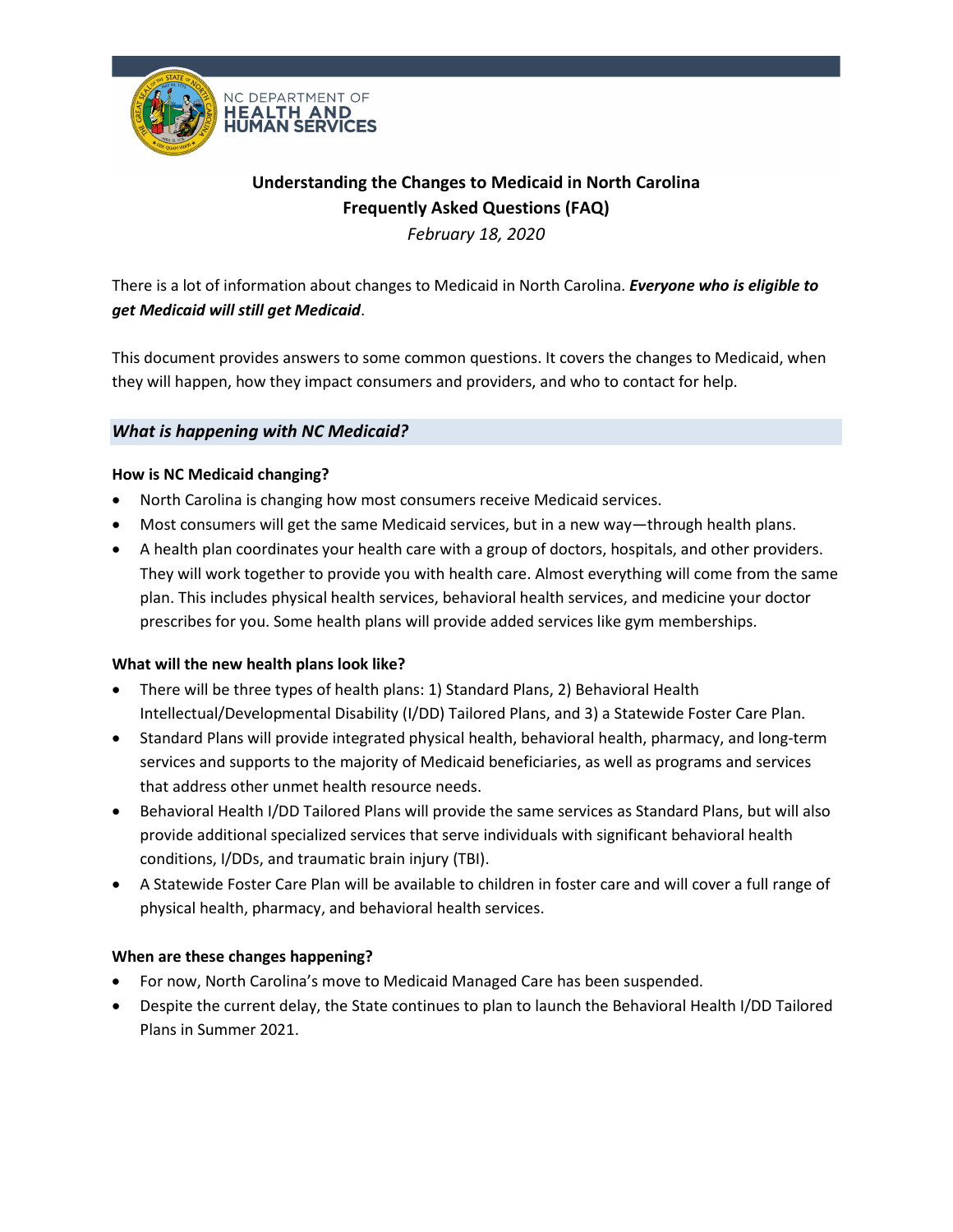#### **How will the Medicaid Managed Care suspension affect my coverage?**

- The suspension has no impact on your coverage. You will continue to have access to all the Medicaid services you do now. If you need special services for a behavioral health condition, I/DD, or TBI, you will continue receiving those services the same way you do today through NC Medicaid and your Local Management Entity/Managed Care Organization (LME/MCO).
- If you are currently enrolled in the Innovations and/or TBI waivers, you will also continue to receive those services the same way you do today.
- Everyone who is eligible for Medicaid will still get Medicaid.

# *What is happening with the development of Behavioral Health I/DD Tailored Plans more specifically?*

#### **What are next steps with Behavioral Health I/DD Tailored Plan development?**

- Design work for Behavioral Health I/DD Tailored Plans is ongoing despite the Medicaid Managed Care suspension.
- The Department continues to meet with stakeholders to discuss Behavioral Health I/DD Tailored Plan design.
- The Department plans to issue a Request for Application (RFA) in Spring 2020. The Department will use the RFA process to award Behavioral Health I/DD Tailored Plan contracts.

# **Where can I learn more about what will be included in the Behavioral Health I/DD Tailored Plan RFA?**

- The Department has issued a series o[f policy papers](https://www.ncdhhs.gov/assistance/medicaid-transformation/proposed-program-design/policy-papers) over the past two years that highlight different elements of the Behavioral Health I/DD Tailored Plan.
- The Department released its most recent policy paper, the Behavioral Health I/DD Tailored Plan Pre-Release Policy Paper, on January 30, 2020 to highlight additional components that will be included in the RFA.

# **Will there be an opportunity for public comment on the Pre-Release Policy Paper?**

• Yes, there is a public comment period on the Behavioral Health I/DD Tailored Plan Pre-Release Policy Paper, which closes on February 21, 2020.

# *How do these changes impact me as a Medicaid provider?[1](#page-1-0)*

#### **How does the suspension affect my ability to serve patients that are on Medicaid?**

- The suspension has no effect on your ability to accept Medicaid patients.
- You will continue to serve Medicaid patients the same way you do today.

<span id="page-1-0"></span><sup>1</sup> For more information, see [Medicaid Managed Care Questions and Answers for Providers.](https://files.nc.gov/ncdma/ManagedCareSuspension-ProviderQA-20191122.pdf)